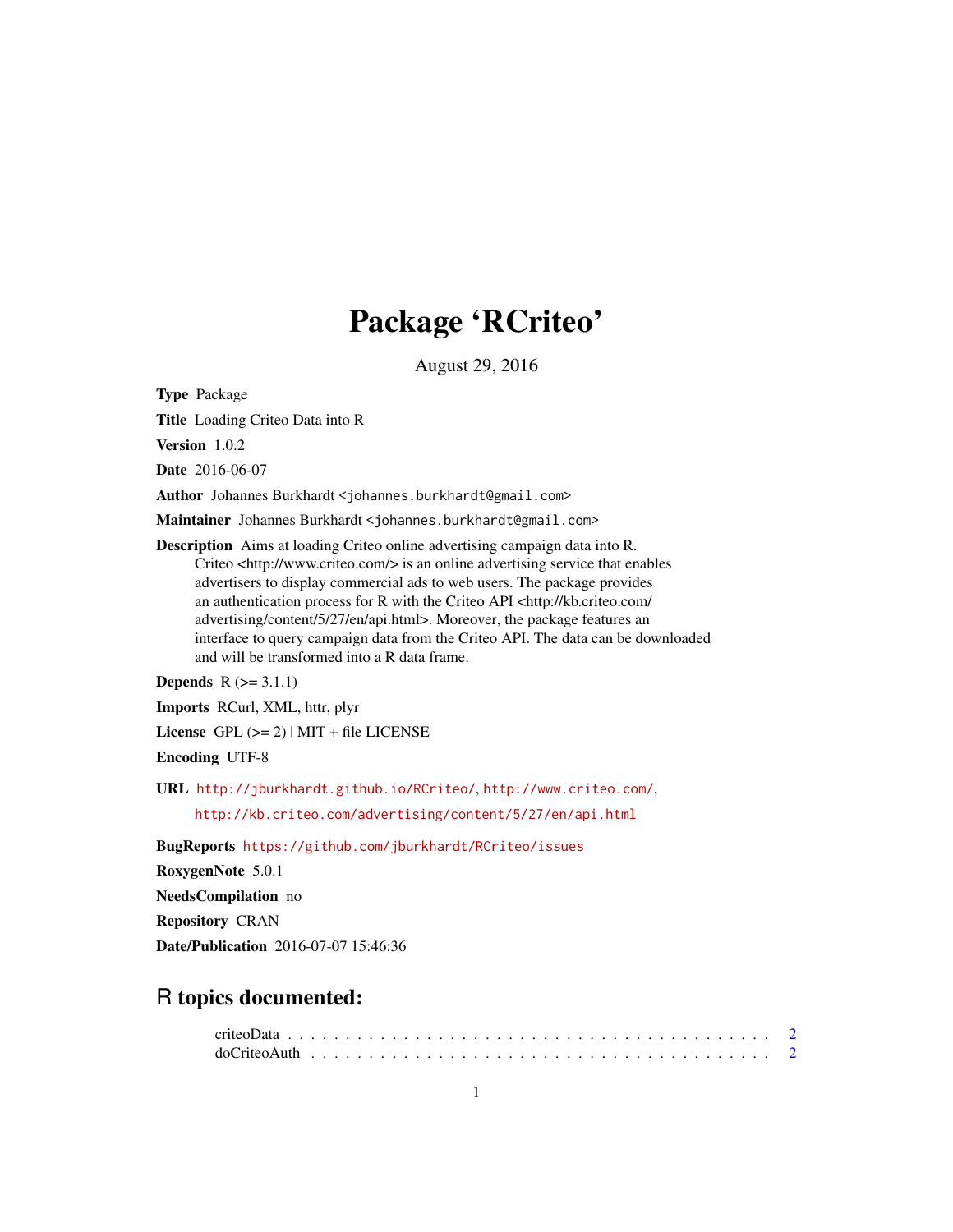#### <span id="page-1-0"></span>2 do Criteo Auth

| Index | -8 |
|-------|----|

<span id="page-1-2"></span>criteoData *Pull Criteo Campaign Report Data*

#### Description

This function manages the complete data download process. The requested data will be returned as a data frame. Wrapper for link{jobStatus}, link{getCriteoDownloadURL} and link{getCriteoData}.

#### Usage

criteoData(authToken, appToken, jobID)

#### Arguments

| authToken | Object created by link{doCriteoAuth}     |
|-----------|------------------------------------------|
| appToken  | App Token as character string.           |
| jobID     | Object created by link{scedCriteoReport} |

#### Value

Data

<span id="page-1-1"></span>

| doCriteoAuth | <b>API</b> Authentication |  |
|--------------|---------------------------|--|
|              |                           |  |

#### Description

Initiate the Criteo API authentication process. The function returns the authentication token.

#### Usage

```
doCriteoAuth(user, password, company, app, version)
```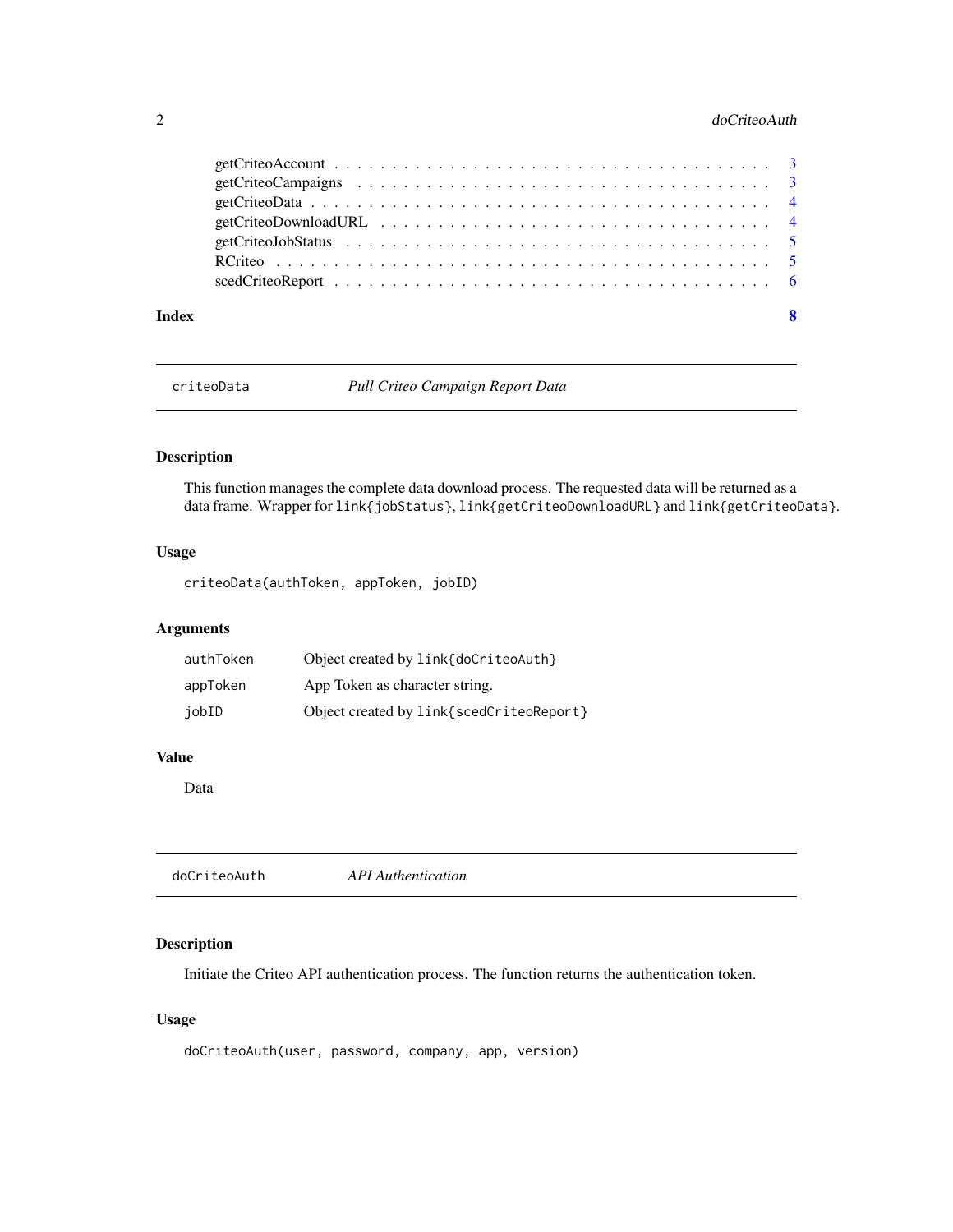#### <span id="page-2-0"></span>getCriteoAccount 3

#### Arguments

| user     | Username                |
|----------|-------------------------|
| password | Password                |
| company  | Company Name            |
| app      | App Name of API project |
| version  | API version             |

#### Value

AuthToken

<span id="page-2-1"></span>getCriteoAccount *Get Criteo Account Information*

#### Description

This function returns the Criteo Account Information.

#### Usage

getCriteoAccount(authToken, appToken)

#### Arguments

| authToken | Authentication token generated by doCriteoAuth |
|-----------|------------------------------------------------|
| appToken  | <b>Application Token</b>                       |

#### Value

Account Information

<span id="page-2-2"></span>getCriteoCampaigns *Get Criteo Campaigns*

#### Description

This function returns the Criteo Campaign Information.

#### Usage

getCriteoCampaigns(authToken, appToken)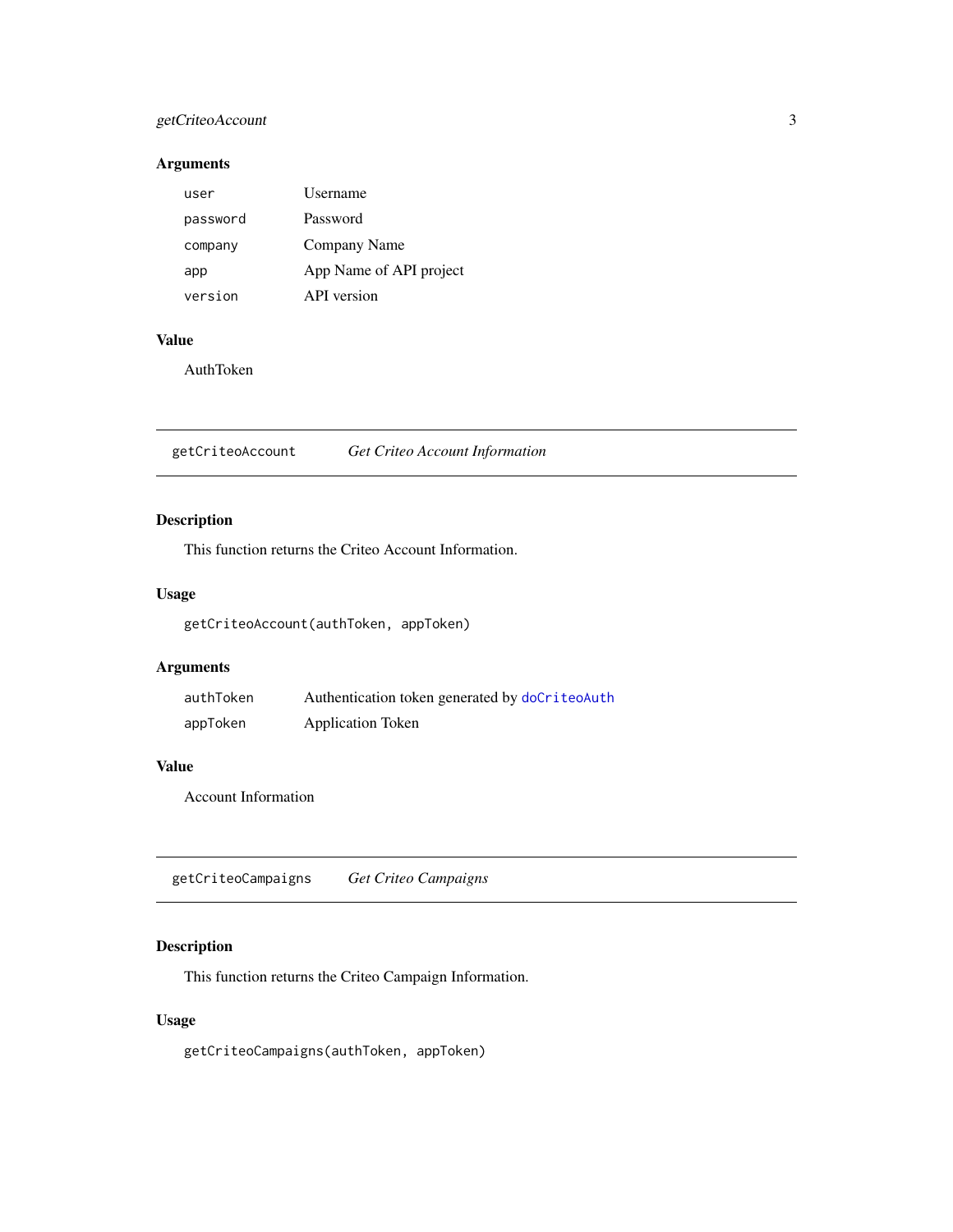#### <span id="page-3-0"></span>Arguments

| authToken | Authentication token generated by doCriteoAuth |
|-----------|------------------------------------------------|
| appToken  | <b>Application Token</b>                       |

#### Value

Campaign Information

<span id="page-3-2"></span>

| getCriteoData | Get Campaign Report Data |  |
|---------------|--------------------------|--|
|---------------|--------------------------|--|

#### Description

This function returns the requested data as a data frame.

#### Usage

getCriteoData(URL, jobID)

#### Arguments

| URL   | Report download URL created by getCriteoDownloadURL |
|-------|-----------------------------------------------------|
| jobID | jobID generated by scedCriteoReport                 |

#### Value

Data

<span id="page-3-1"></span>getCriteoDownloadURL *Get Download Url*

#### Description

This function returns the download Url of the report.

#### Usage

```
getCriteoDownloadURL(authToken, appToken, jobID)
```
#### Arguments

| authToken | Authentication token generated by doCriteoAuth |
|-----------|------------------------------------------------|
| appToken  | <b>Application Token</b>                       |
| iobID     | jobID generated by scedCriteoReport            |

#### Value

Download URL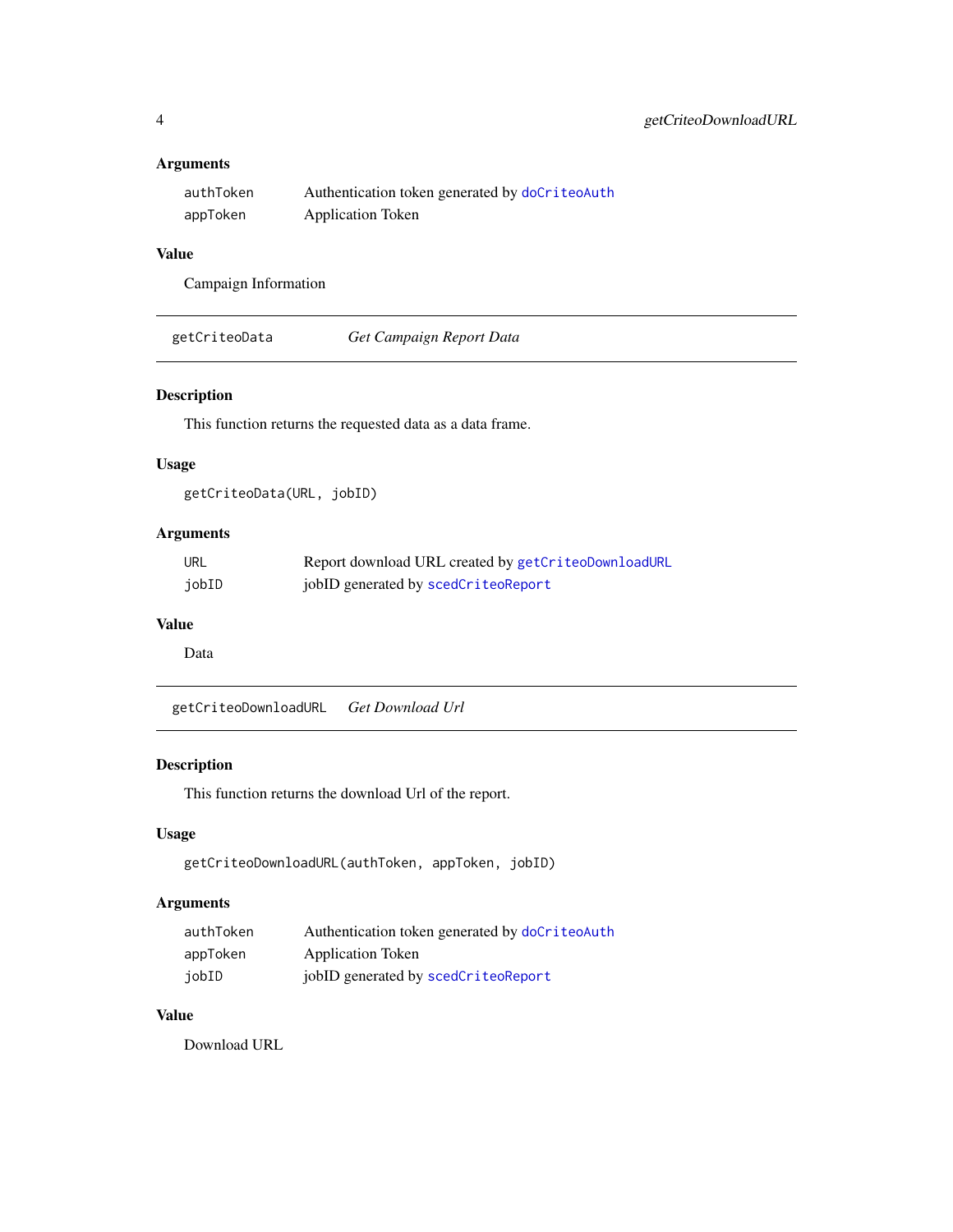#### <span id="page-4-0"></span>Description

This function return the status of the scheduled report generated by [scedCriteoReport](#page-5-1).

#### Usage

getCriteoJobStatus(authToken, appToken, jobID)

#### Arguments

| authToken | Authentication token generated by doCriteoAuth |
|-----------|------------------------------------------------|
| appToken  | Application Token                              |
| jobID     | jobID generated by scedCriteoReport            |

#### Value

Job status (Pending or InProgress or Completed or Failed)

RCriteo *Loading Criteo Data into R*

#### Description

Aims at loading [Criteo online display advertising campaign data](http://www.criteo.com/) into R. Criteo is an online advertising service that enables advertisers to display commercial ads to web users. The package provides an authentication process [doCriteoAuth](#page-1-1) for R with the [Criteo API.](http://kb.criteo.com/advertising/content/5/27/en/api.html) Moreover, the package features an interface to query campaign data from the Criteo API with [scedCriteoReport](#page-5-1). The data can be downloaded with [criteoData](#page-1-2). [getCriteoDownloadURL](#page-3-1) generates a download link and [getCriteoData](#page-3-2) will download the data and transform it into a R data frame. With [getCriteoAccount](#page-2-1) and [getCriteoCampaigns](#page-2-2) you can receive Account and Campaign Information.

#### Author(s)

Johannes Burkhardt <johannes.burkhardt@gmail.com> <https://github.com/jburkhardt/RCriteo>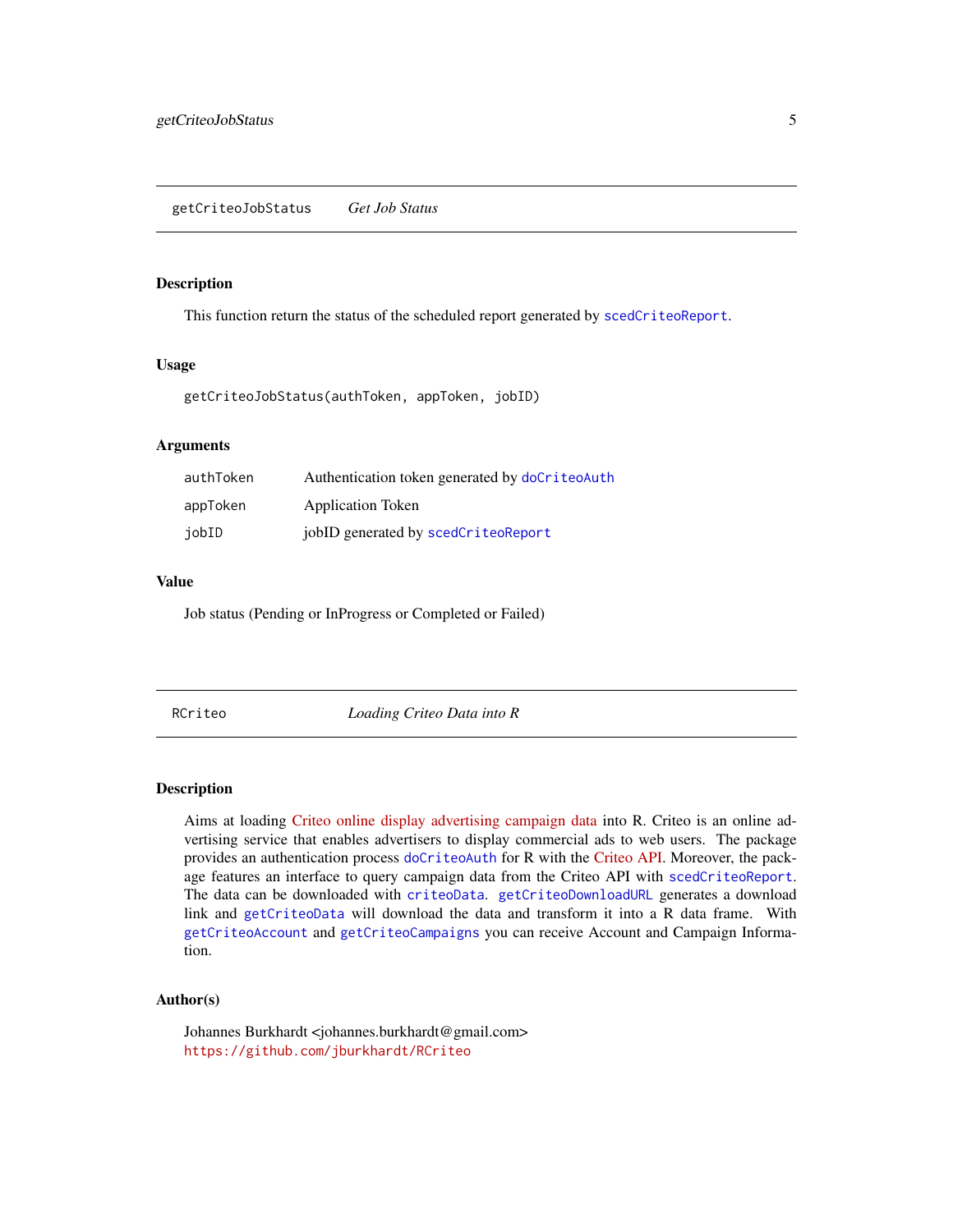#### Examples

```
## Not run:
Authentication:
authToken <- doCriteoAuth(user = "userName",
                            password = "**********",
                            company = "companyName",
                            app = "appName",
                            version = "3.6")Retrieve Campaign IDs:
getCriteoCampaigns(authToken = authToken,
                      appToken = '*************')
Create Statement:
jobID <- scedCriteoReport(authToken = authToken,
                      appToken = '*************',
                      campaigns = c("12345", "23345", "98765", "45639"),
                      metrics = c("clicks", "impressions", "cost", "sales"),
                      start = "2015-09-01",
                      end = "2015-09-06")
Download Data:
data <- criteoData(authToken = authToken,
                    appToken = '*************',
                    jobID = jobID)
## End(Not run)
```
<span id="page-5-1"></span>scedCriteoReport *Campaign Report*

#### Description

This function generates the campaign report statement and schedules the report. The API returns a job ID, which later will be used to receive the data from the API.

#### Usage

scedCriteoReport(authToken, appToken, campaigns, metrics, start, end)

#### Arguments

| authToken | Authentication token generated by doCriteoAuth                                                                                                                                                                                                                                                 |
|-----------|------------------------------------------------------------------------------------------------------------------------------------------------------------------------------------------------------------------------------------------------------------------------------------------------|
| appToken  | <b>Application Token</b>                                                                                                                                                                                                                                                                       |
| campaigns | Vector of campaign IDs. Example: campaigns = $c('12345', '01235', '98765')$                                                                                                                                                                                                                    |
| metrics   | Vector of metrics. Example: metrics = $c('clicks', 'impressions', 'cost', 'sales')$<br>available metrics: clicks, impressions, ctr, revcpc, ecpm, cost, sales, convRate,<br>order Value, sales Post View, convRatePost View, order ValuePost View, costOfSale,<br>impression Win, costPerOrder |
| start     | Start Date, format: "YYYY-mm-dd"                                                                                                                                                                                                                                                               |
| end       | End Date, format: "YYYY-mm-dd"                                                                                                                                                                                                                                                                 |
|           |                                                                                                                                                                                                                                                                                                |

<span id="page-5-0"></span>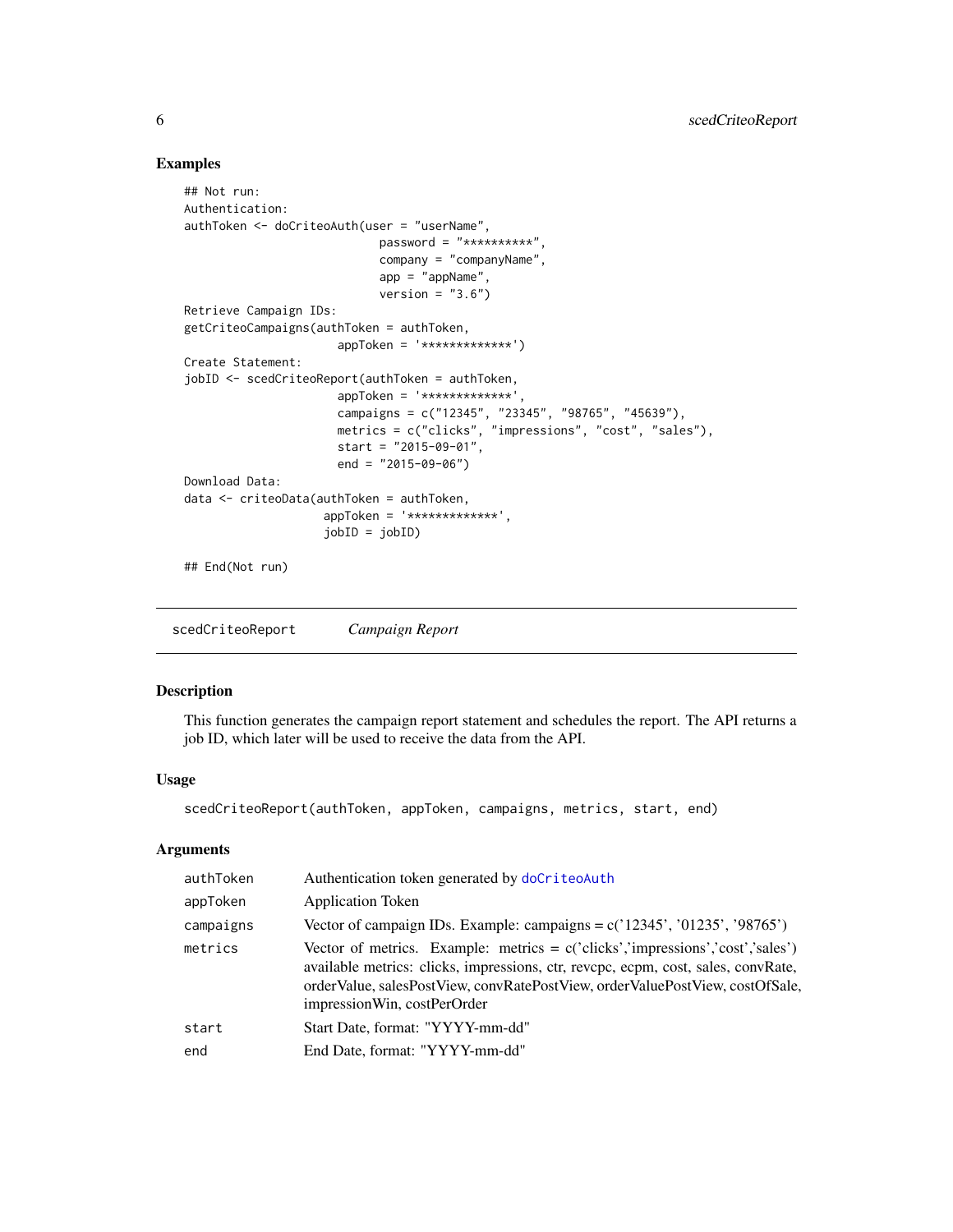scedCriteoReport

#### Value

Report job ID